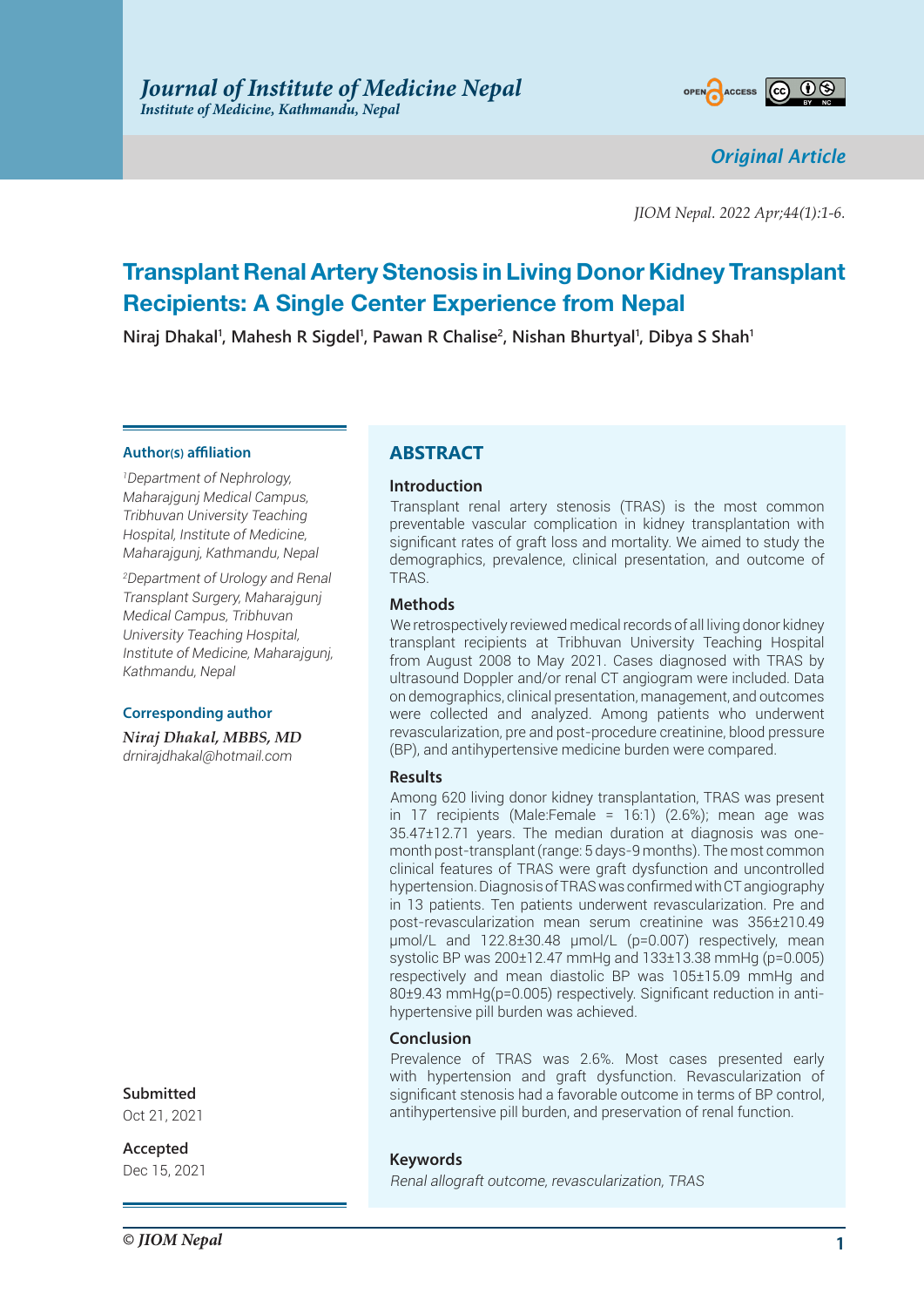# **INTRODUCTION**

ransplant renal artery stenosis (TRAS) is one<br>of the most common vascular complication in<br>kidney transplant recipients which constitutes<br>more than 75% of all vascular complications and ransplant renal artery stenosis (TRAS) is one of the most common vascular complication in kidney transplant recipients which constitutes accounts for significant graft loss and mortality.<sup>1,2</sup> Its prevalence varies from 1-23%.<sup>3</sup> Though it can manifest at any time in the post-transplant period, the clinically significant stenotic lesion usually presents between the 3rd month to 2nd year after transplantation with uncontrolled hypertension (HTN), graft dysfunction, or occasionally with hypertensive crisis and flash pulmonary edema.<sup>4</sup>

A high index of clinical suspicion followed by Doppler ultrasound helps in the diagnosis of TRAS, renal CT angiography further supports the diagnosis, while conventional renal angiography is the gold standard technique and also aids in simultaneous intervention.5 Allograft loss secondary to TRAS is largely preventable if timely diagnosis and intervention are done. Ten-year graft and patient survival following revascularization for TRAS were found to be the same as of patients who never had TRAS.6 It has been more than a decade since the first successful living donor kidney transplantation was done in Nepal at Tribhuvan University Teaching Hospital (TUTH).7

Here, we reviewed and analyzed the demographics, prevalence, clinical presentation, and outcome of patients with TRAS in our cohort of kidney transplant recipients.

# **METHODS**

This was a retrospective single-center study done at TUTH, Kathmandu. Prior approval was obtained from the Institutional Review Committee (IRC) of the Institute of Medicine. We reviewed, medical records of all 620 living donor kidney transplant recipients in TUTH whose transplantation was done between August 2008 and May 2021.

All the cases of TRAS diagnosed based on peak systolic velocity (PSV) of >200 cm/sec in transplant renal artery with Doppler ultrasound and/or with or without significant stenosis (>50% of the lumen) of transplant renal artery in CT angiogram were included.8 All our patients with TRAS received induction with rabbit Anti-thymocyte globulin and were on maintenance therapy with tacrolimus, mycophenolate mofetil, and low-dose steroid. Allograft renal artery and vein were patched to external iliac vessels in end to side anastomosis. After kidney transplantation and discharge, all patients were followed as an outpatient in the Transplant unit initially twice a week for two weeks, then weekly for four weeks then once in two weeks for two months, and monthly for six months after that patients were followed up monthly to

three months depending on their clinical status. Data on their demographics, clinical presentation, routine laboratory parameters, tacrolimus drug level, imaging findings, kidney biopsy findings, intervention and outcome in the form of BP control antihypertensive dose and number, graft function, and patient survival were collected. Patients followup data up to one year after the diagnosis of TRAS were recorded.

For descriptive statistics mean or median were used for continuous variables and percentage or proportion for categorical data. Among patients who underwent revascularization pre and postprocedure creatinine, systolic BP, diastolic BP, and antihypertensive medicine burden were recorded. Antihypertensive medicine burden was accessed as an antihypertensive score, where the maximum dose of antihypertensive medicine was scored as 1 and the dose was calculated as a fraction thereof if the patient was not taking the maximum dose of the given medications. Based on the published drug dose guideline, the maximum dosage of each antihypertensive drug was determined.<sup>9</sup> Delayed graft function (DGF) was defined as failure of the renal allograft to function immediately, with the need for dialysis in the first post-transplant week.10

Pre and post-revascularization data were compared with Wilcoxon Signed Ranks Test. A p-value <0.05 was considered statistically significant. Graft function was measured by estimated glomerular filtration rate (eGFR) as per The Modification of Diet in Renal Disease (MDRD) equation at 1 year after diagnosis of TRAS in all patients to determine the outcome of the patient.<sup>11</sup> All Statistical analyses were done with Statistical Package for Social Sciences (SPSS) software version 20.12

# **RESULTS**

Amongst the cohort of 620 patients who received living donor kidney transplantation in TUTH between 2008 and May 2021, 17(2.6%) recipients were identified to have TRAS. Their demographic and clinical characteristics are shown in Table 1.

The mean age of the patient with TRAS was 35.47±12.71 years and the mean age of their donor was 43.35±9.36 years. Except one all of the recipients with TRAS were male and 14 out of 17 donors were female. The native kidney disease was undetermined or presumed to be chronic glomerulonephritis in more than 50% of patients with TRAS. Among those whose native kidney disease was known, IgA nephropathy and diabetic kidney disease was the most common diagnosis. The median duration of dialysis before transplantation was 5 months (IQR: 3.5-12 months). All the patients had hypertension and 6 had diabetes, 3 had coronary artery disease (CAD), 1 had ischemic stroke and almost one-third had more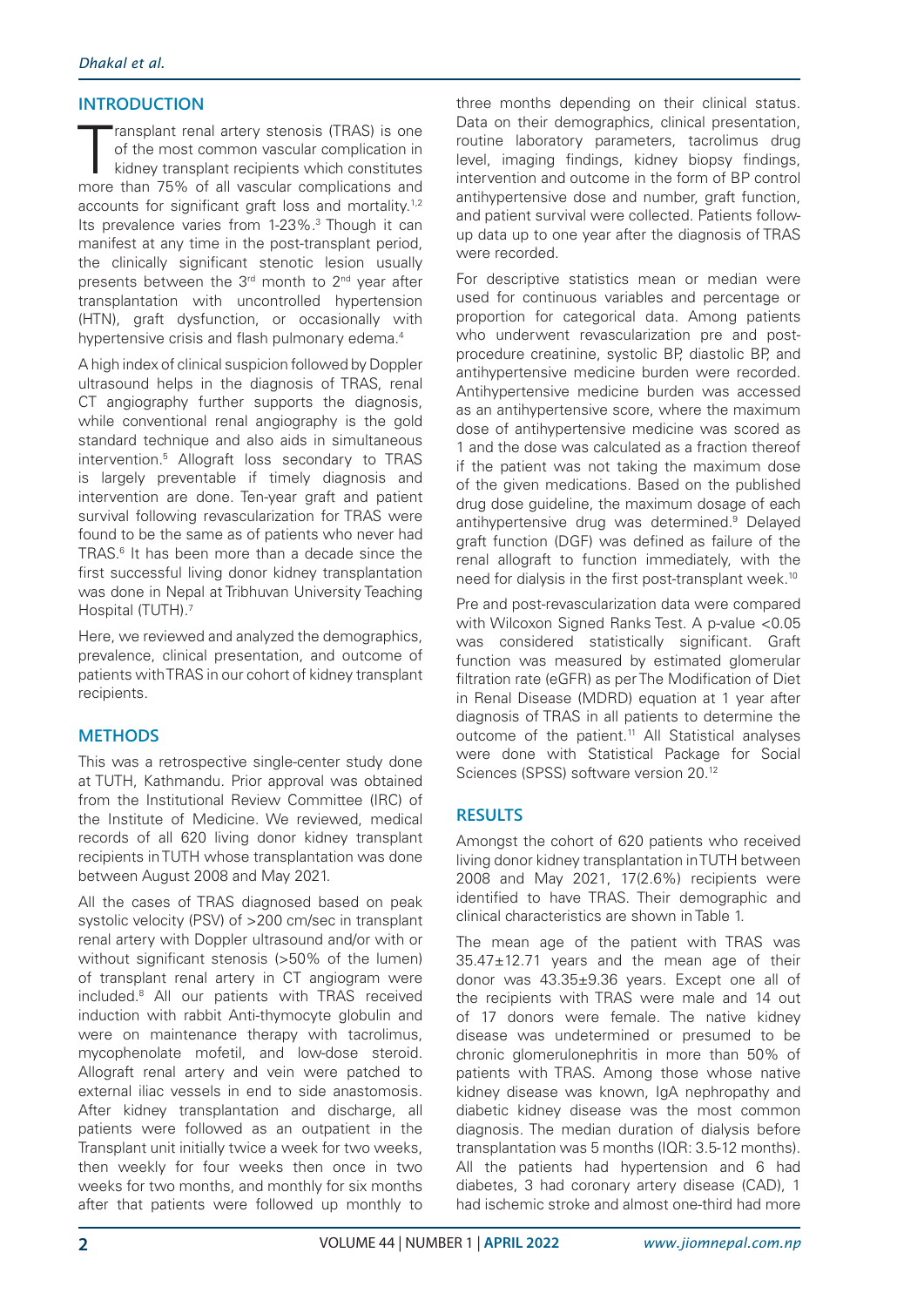| <b>Characteristics</b>                                                                                                                     | Values                                                 |
|--------------------------------------------------------------------------------------------------------------------------------------------|--------------------------------------------------------|
| Recipient Age (mean±SD years)<br>M: F                                                                                                      | $35.47 \pm 12.71$<br>16:1                              |
| Donor Age (mean±SD years)<br>M: F                                                                                                          | $43.35 \pm 9.36$<br>3:14                               |
| Native Kidney Disease: n (%)<br>IgAN<br>Diabetic kidney disease<br>Hypertensive nephrosclerosis<br>Obstructive nephropathy<br>Undetermined | 3(17.65)<br>3(17.65)<br>1(5.88)<br>1(5.88)<br>9(52.94) |
| Duration of dialysis prior transplantation<br>median in months, (IQR in months)                                                            | 5, (IQR:3.5-12)                                        |
| Comorbid conditions: n (%)<br>Hypertension<br><b>Diabetes</b><br>CAD<br>Stroke                                                             | 17 (100)<br>6 (35.29)<br>3(17.65)<br>1(5.88)           |
| CMV IgG positive status: n (%)                                                                                                             | 17 (100)                                               |
| Cold Ischemia time (mean±SD min)                                                                                                           | $34.59 \pm 18.37$                                      |
| Serum creatinine on Day 7 post-transplant<br>$(mean \pm SD \mu mol/L)$                                                                     | 220.18±223.10                                          |
| An episode of Rejection in biopsy: n (%)                                                                                                   | 5(29.4)                                                |
| Duration for TRAS diagnosis post-transplant<br>(median months, (IQR months))                                                               | 1, (IQR: 0.5-3)                                        |
| PSV in Doppler study (mean±SD cm/s)                                                                                                        | $315 \pm 96.8$                                         |

*Table 1. Demographics and clinical characteristics of patient with TRAS*

*IgAN: IgA Nephropathy, CAD: coronary artery disease, CMV: cytomegalovirus, PSV: peak systolic velocity*

than one comorbid condition. All the patients had positive IgG antibody status for cytomegalovirus (CMV).

Mean cold ischemia time was 34.59±18.37 min and mean 1st and 2nd warm ischemia time was 4.29±3.89 min and 38.94±9.13 min respectively. No major surgical complications were encountered during the surgery. A kidney biopsy was performed in all the patients and some form of rejection was present in 29.4%(n=5) of the cases with two patients having antibody-mediated rejection (ABMR), two patients with borderline acute cellular rejection (ACR), and one patient having features of both ABMR and ACR. Five patients had mild acute tubular injury only and one had IgA deposition in the biopsy. Normal kidney biopsy finding was present in the other six patients.

The median duration for the diagnosis of TRAS from the time of transplantation was 1 month (range: 5 days - 9 months). TRAS occurred in less than 3-months post-transplant in 10 cases (58.2%) and all other cases of TRAS occurred within a 1-year post-transplant period. The most common clinical

features that lead to suspicion of TRAS were graft dysfunction and uncontrolled HTN (Figure 1). The mean value of serum creatinine at diagnosis was 281.18±184.98 µmol/L (Range 95-800 µmol/L). All patients were evaluated by Doppler ultrasound and the mean PSV was 315±96.8 cm/s. Thirteen patients were further evaluated with angiography and the mean stenosis was 75.92±20.71% with 84.6% having significant stenosis of more than 50%.



*Figure 1. Clinical presentation of transplant renal artery stenosis*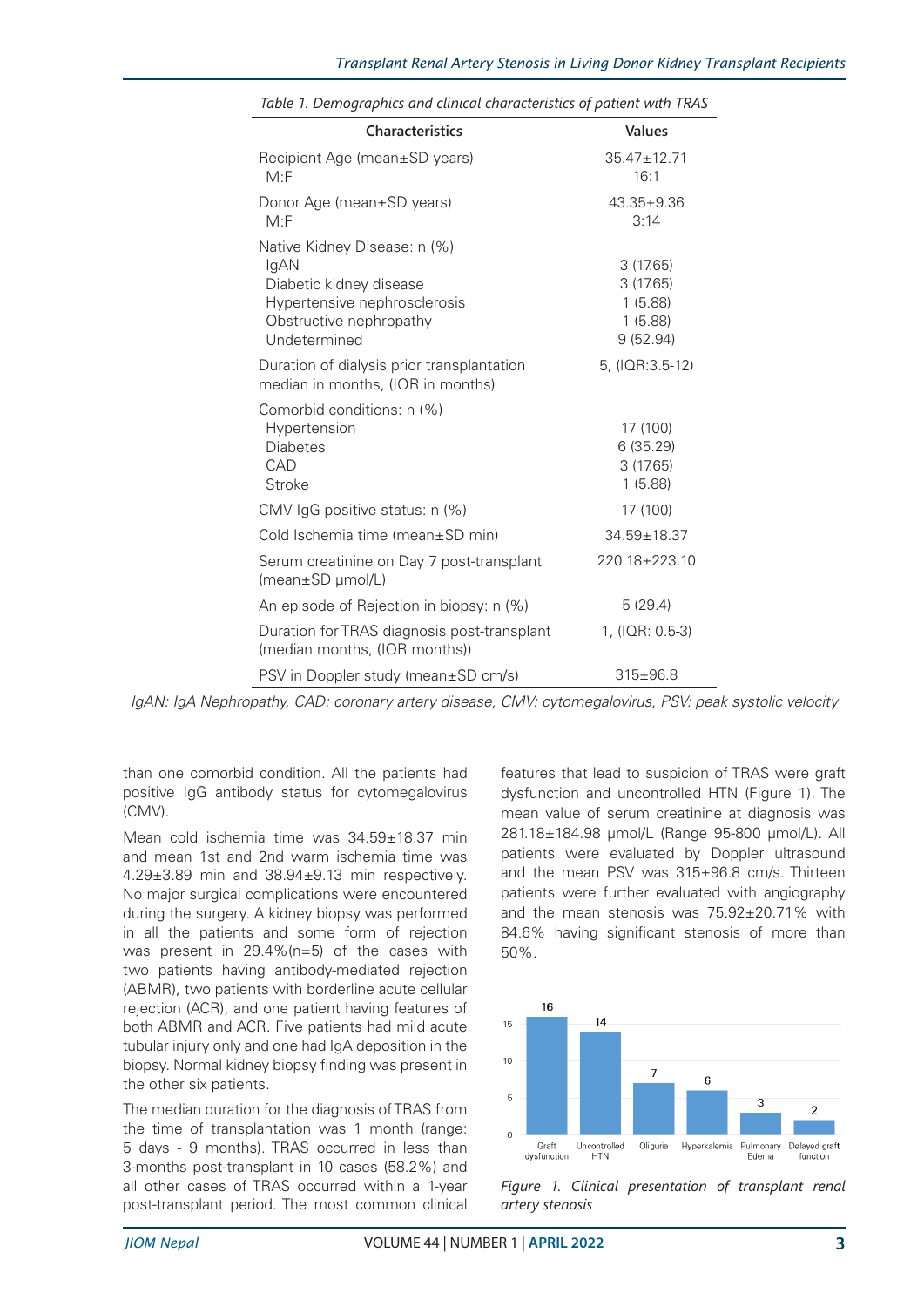

Ten patients underwent revascularization, four with percutaneous transluminal renal angioplasty (PTRA), and six had transplant renal artery stenting. Among the patients who underwent revascularization pre and post-revascularization mean serum creatinine within seven days was 356±210.49 µmol/L and 122.8±30.48 µmol/L (p=0.007) respectively (Figure 2) mean systolic BP was 200±12.47 mmHg and 133±13.38 mmHg (p=0.005) respectively, mean diastolic BP was  $105±15.09$  mmHg and  $80±9.43$ mmHg (p=0.005) respectively (Figure 3), and the anti-hypertensive score was 2.26±1.43 and 0.64±0.61 (p=0.008) respectively.

Among seven patients who were treated conservatively, only 3 patients underwent CT angiography and had non-significant TRAS with less than 50% stenosis. Baseline systolic BP and serum creatinine were significantly less in patients who were treated conservatively as compared to the patients who underwent revascularization (174.29±21.49 mmHg vs 200±12.47 mmHg; p  $=0$  007 and 174.29 $\pm$ 46.14 µmol/L vs 356 $\pm$ 210.49 µmol/L; p=0.02, respectively). Five out of seven conservatively treated patients also had rejection in graft kidney biopsy.

At one-year follow-up after diagnosis of TRAS mean eGFR was 55.14±25.77 ml/min/1.73m2 . Nine Patients (52.94%) had eGFR of ≥60 ml/ min/1.73m<sup>2</sup> and three patients (17.64 %) had eGFR of <30 ml/min/1.73m<sup>2</sup>. As compared with patients who were on conservative management eGFR was significantly higher in those who underwent revascularization, 36.39±17.73 vs 68.26±22.50 ml/ min/1.73m<sup>2</sup> (p=0.015) respectively.

# **DISCUSSION**

TRAS is the most common reversible vascular complication after kidney transplant surgery.1 In our study, the prevalence of TRAS was 2.6%. Other studies have found the prevalence of TRAS from 1-23%.3 Various risk factors for TRAS have been identified and reported which includes increasing age of donor or recipient with atherosclerosis of



*Figure 2. Creatinine before and after revascularization Figure 3. Systolic BP and diastolic BP before and after revascularization*

renal artery or iliac vessels, retrieval damage to the renal artery, prolonged cold ischemia time, intimal damage during perfusion, faulty sutural technique, DGF, CMV infection, the immunological mechanism including rejection or calcineurin inhibitor vasculopathy.1,13,14 All of our patients had positive CMV IgG status, two patients had DGF, five had rejection episode and all recipients had some form of comorbid illness either HTN, diabetes, CAD, or stroke, that is related to atherosclerosis and may have contributed to the development of TRAS (Table 1).

The median duration for the development of TRAS has been reported to be 3-12 months posttransplantation across various literature but it can present at any time.1,3,15–17 The occurrence of TRAS can be classified as early, within 3 months posttransplant, and late, beyond 3 months.<sup>3</sup> The median time for the development of TRAS was 1 month in our cohort, ten cases (58.82 %) were diagnosed within 3 months and all the cases occurred within 1 year. This observation is in agreement with a similar study by Tauma et al, the median time for the presentation of TRAS was 40 days.18 Nasserala et al, also in their study of 24 patients with TRAS reported 54.2% of the patient to have early stenosis and in 95.8%, stenosis occurred within 1-year.<sup>15</sup> Early detection in our cohort may be due to a high degree of suspicion, close follow up and routine Doppler scanning in the early post-transplant period. Though we didn't specifically identify surgical complications during transplantation, subtle surgical trauma to the vessels during retrieval, perfusion, or patching could have contributed to the early development of TRAS in our transplant patients.

The common presentations of TRAS are uncontrolled, accelerated, or refractory HTN, graft dysfunction, or oliguria, fluid retention, flash pulmonary edema, hyperkalemia, or rise in creatinine, or potassium with the use of angiotensin receptor blocker or angiotensin-converting enzyme inhibitor.3,4 In our cohort graft dysfunction and uncontrolled HTN were the major clinical features that lead to suspicion for TRAS and more than one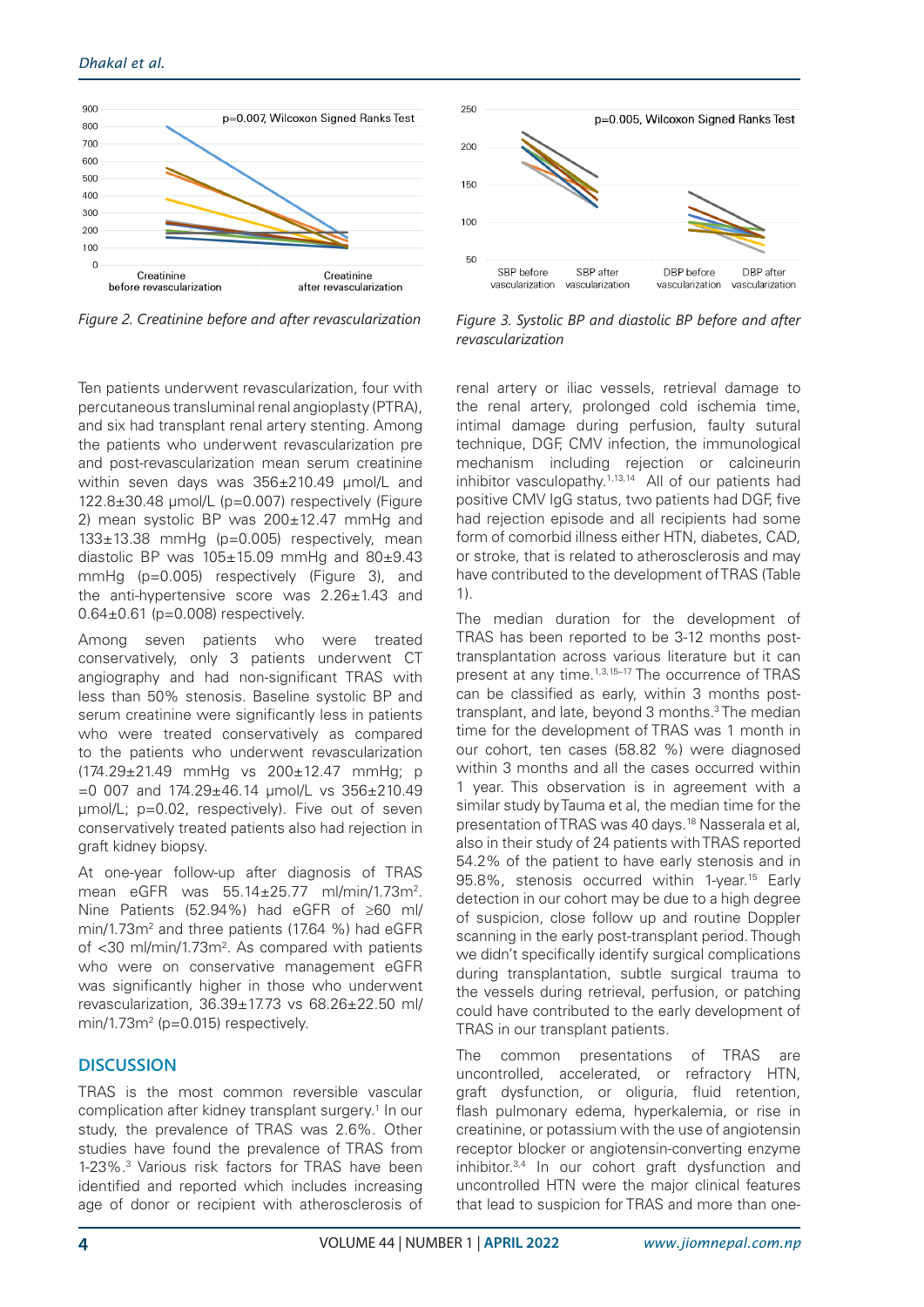third of patients had oliguria and hyperkalemia and some had pulmonary edema (Figure 1). Similarly, graft dysfunction was the predominant presentation reported by Touma et al,<sup>18</sup> occurring in 82.3% in the study of 17 TRAS cases, and in the study of Patel et al,13 hypertension and graft dysfunction were the predominant clinical feature. Kawaskar et al, found a decrease in urine output in 42% among TRAS cases and we found oliguria in 7 cases (41.2%) at presentation.16

Ten patients underwent revascularization, four with PTRA, and in 6 patients graft renal artery stenting was done. There was a significant improvement in serum creatinine, systolic BP, diastolic BP, and antihypertensive score after revascularization (Figure 2 and 3). Only one patient had no improvement in serum creatinine and anti-hypertensive score in the immediate post-transplant period. After 1 year of follow up in patients who received revascularization, 8 patients (80%) had eGFR of  $\geq 60$  ml/min/1.73m<sup>2</sup>, only one patient had eGFR of <30 ml/min//1.73m<sup>2</sup> and none required dialysis support. Kawaskar et al, had also reported that serum creatinine, systolic BP, and diastolic BP improved and antihypertensive pill burden decreased after revascularization of stenosed graft renal artery.<sup>16</sup> The graft survival rate following intervention was 86% in their study. In the study by Patil et al, among 24 patients who underwent PTRA/stenting, there was a significant improvement in serum creatinine at 3 and 6 months post-intervention and the number of antihypertensive medications also decreased significantly. They also had a technical success rate of 100% and a clinical success rate of 79.2% at 6 months.<sup>19</sup> We observed that at one year of follow-up after diagnosis of TRAS, patients who underwent revascularization had better allograft function as compared to the patients who remained on conservative management strongly suggesting that early diagnosis and timely intervention of hemodynamically significant TRAS lesions have a good outcome.

The wider application of our finding is limited by a single-center study with a relatively small number of patients having TRAS and retrospective design. Moreover, not all of our patients with TRAS treated conservatively had undergone CT angiography. Thus, the possibility of missing significant stenotic lesions in those cases must be considered, which in addition to rejection may have accounted for poor allograft function at one year of follow up. However, our study highlights the fairly acceptable prevalence of TRAS in the first decade of starting kidney transplant and strong clinical suspicion leading to early diagnosis and intervention resulting in improved graft function; this could be a gratifying finding in transplant physicians and surgeons practicing in similar setups.

## **CONCLUSION**

Transplant renal artery stenosis had a prevalence of 2.6%. Graft dysfunction and uncontrolled hypertension were the two most common presentations. Close follow-up, strong clinical suspicion aided by renal Doppler study could clinch the diagnosis of TRAS. Percutaneous revascularization of the significant stenotic lesion had good clinical outcomes in terms of better BP control, reduction of antihypertensive pill burden, and preservation of graft function. Larger and elaborate studies could shed light on the risk factors for the development of TRAS.

## **FINANCIAL SUPPORT**

The author(s) did not receive any financial support for the research and/or publication of this article.

## **CONFLICT OF INTEREST**

The author(s) declare that they do not have any conflict of interest with respect to the research, authorship, and/or publication of this article.

#### **REFERENCES**

- 1. Hurst FP, Abbott KC, Neff RT, et al. Incidence, Predictors and Outcomes of Transplant Renal Artery Stenosis after Kidney Transplantation: Analysis of USRDS. Am J Nephrol. 2009;30(5):459– 67.
- 2. Agüera Fernández LG, Zudaire JJ, Isa WA, et al. Complicaciones vasculares en 237 receptores de trasplante renal de cadáver [Vascular complications in 237 recipients of renal transplant from cadaver]. Actas Urol Esp. 1992 Apr;16(4):292-5. (Spanish).
- 3. Fervenza F, Lafayette R, Alfrey E, et al. Renal artery stenosis in kidney transplants. Am J Kidney Dis. 1998 Jan;31(1):142–8.
- 4. Bruno S. Transplant Renal Artery Stenosis. J Am Soc Nephrol. 2004 Jan 1;15(1):134–41.
- 5. Baird DP, Williams J, Petrie MC, et al. Transplant Renal Artery Stenosis. Kidney Int Rep. 2020 Dec;5(12):2399–402.
- 6. Patel U, Kumar S, Johnson OW, et al. Long-term Graft and Patient Survival after Percutaneous Angioplasty or Arterial Stent Placement for Transplant Renal Artery Stenosis: A 21-year Matched Cohort Study. Radiology. 2019 Feb;290(2):555–63.
- 7. Shah DS, Shrestha S, Kafle MP. Renal transplantation in Nepal: Beginning of a new era!: Renal transplantation in Nepal. Nephrology. 2013 May;18(5):369–75.
- 8. de Morais RH, Muglia VF, Mamere AE, et al. Duplex Doppler sonography of transplant renal artery stenosis. J Clin Ultrasound. 2003;31(3):135-141.
- 9. Association of Physicians of India (2013). Indian guidelines on hypertension (I.G.H.) - III. 2013. J Assoc Physicians of India, 61(2 Suppl) 6–36.
- 10. Skorecki K, Chertow GM, Marsden PA, et al. Brenner & Rector's the kidney. 10th edition. Philadelphia, PA: Elsevier; 2016. 2.
- 11. Levey AS. A More Accurate Method To Estimate Glomerular Filtration Rate from Serum Creatinine: A New Prediction Equation. Ann Intern Med. 1999 Mar 16;130(6):461.
- 12. IBM Corp. Released 2011. IBM SPSS Statistics for Windows, Version 20.0. Armonk, NY: IBM Corp.
- 13. Patel NH, Jindal RM, Wilkin T, et al. Renal Arterial Stenosis in Renal Allografts: Retrospective Study of Predisposing Factors and